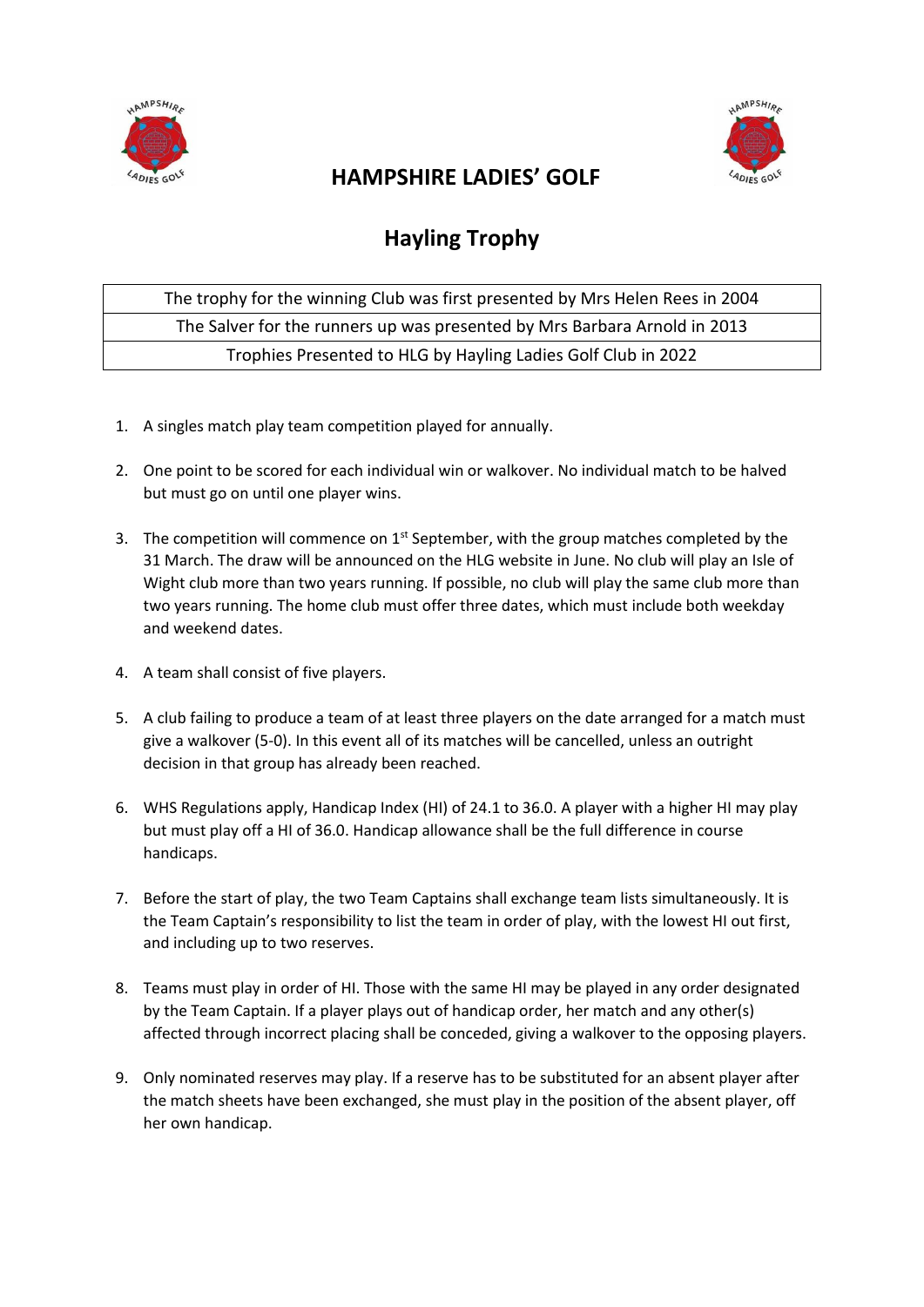- 10. Play shall be in the order on the team list except if a player or nominated reserve fails to appear ready to play at the correct time, then that pair may play after the last match has left the first tee. If the player is not ready to play then her opponent shall be given a walkover. In exceptional circumstances the two Team Captains may mutually agree a later start.
- 11. In the event of unfavourable weather conditions, the match may only be postponed with the agreement of both Team Captains. If play is suspended or the course is closed due to bad weather and it has not been possible to complete all individual matches on the day, the following will apply:
	- a. The results of the completed matches stand and the incomplete matches are declared null and void. The Team Captains must agree a day on which the outstanding matches can be replayed, with each team free to alter the original team. Rule 8 still applies and completed matches must remain in their original position on the new team sheet with the completed match results duly recorded. No player who took part in the completed individual matches may take part in any of the matches to be replayed.
	- b. If no individual matches have been completed, the match is declared null and void. It must be replayed with each team free to alter its original team.
- 12. Caddies are permitted and are the responsibility of their player. Prior to the commencement of play, Team Captains may agree to permit caddies to go on to the greens. If no agreement is reached, caddies are not permitted to go on to the greens. No Professional golfer is allowed to be a caddy.
- 13. The visiting team has the honour of driving first.
- 14. The Team Captain of the winning team must immediately submit the overall match result and individual match scores using the online facility on the HLG website (www.hampshireladiesgolf.com). This can be found under the Hayling Trophy tab from the main menu under Competitions, Inter-Club Competitions. The signed copy of the Team Sheet should be retained by the Team Captain in case of a subsequent dispute. In case of difficulty please contact the Knockout Competitions' Secretary.
- 15. In group matches the winning team scores one point per match and the club with the most points goes forward to the quarter/semi-finals. In the event of two or more teams scoring an equal number of points the result shall be decided on the individual games won. If this still produces a tie the result shall be decided by taking the number of holes played in the individual games won. If there is a further tie the result shall be decided by the holes played in the individual games lost.
- 16. The quarter/semi-finals will be played on neutral courses, preferably those involved in either the quarter or semi-finals. Opponents and venues will be drawn. The Team Captains of the teams qualifying for the quarter/semi-finals must agree a mutual date for the fixture.
- 17. The quarter/semi-finals will be played in April and May with the final played at Hayling Golf Club at the end of May. The venues for the quarter/semi-finals will be notified by the Knockout Competitions' Secretary. Referees will be provided for the final. Once the results of the quarter/semi-finals are known, any unfinished games will be called in and will be declared halved matches.